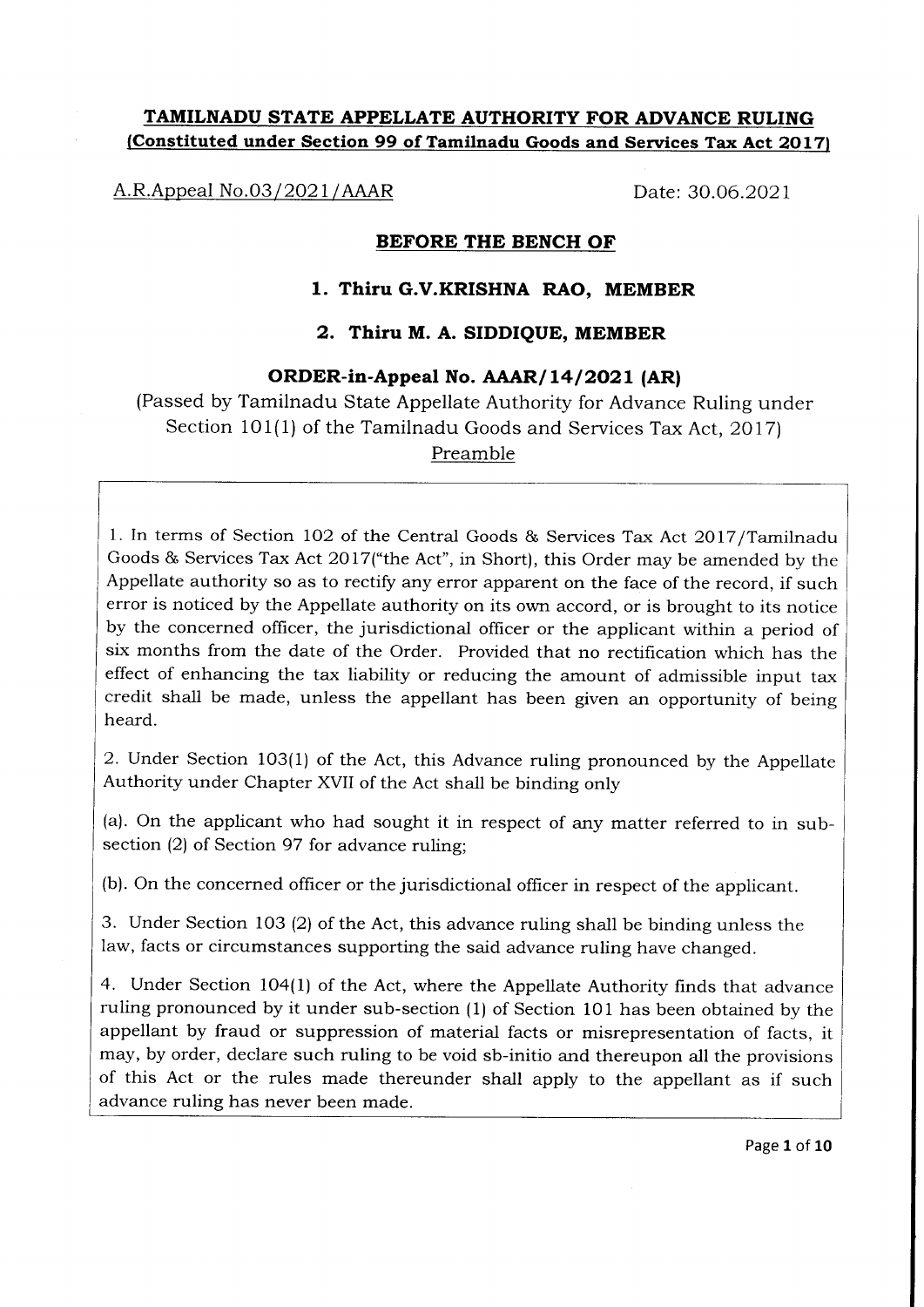| Name and address of the                                                   | Tvl. Vallalar Borewells,                                                                                      |  |  |
|---------------------------------------------------------------------------|---------------------------------------------------------------------------------------------------------------|--|--|
| appellant                                                                 | 10 C, Melapudur Main Road, Trichy-620001                                                                      |  |  |
| <b>GSTIN</b> or User ID                                                   | 33ABAFM0641E1ZY                                                                                               |  |  |
| Advance Ruling Order against                                              | Order No. 40 / ARA / 2020 dated                                                                               |  |  |
| which appeal is filed                                                     | 18.12.2020                                                                                                    |  |  |
| Date of filing appeal                                                     | 22.03.2021                                                                                                    |  |  |
| Represented by                                                            | Tvl.Muthu Venkatraman, Advocate                                                                               |  |  |
| Jurisdictional Authority-Centre                                           | Trichy Commissionerate                                                                                        |  |  |
| Jurisdictional Authority - State                                          | Assistant Commissioner, Palakarai                                                                             |  |  |
|                                                                           | Assessment circle                                                                                             |  |  |
| Whether payment of fees for                                               | Yes. Payment of Rs. 20000/- made vide                                                                         |  |  |
| filing appeal is discharged. If<br>yes, the amount and challan<br>details | 1. challan No.ICIC21033300411194<br>dated 21.03.2021,<br>2. challan No.ICIC21033300418314<br>dated 22.03.2021 |  |  |

At the outset, we would like to make it clear that the provisions of both the Central Goods and Service Tax Act and the Tamil Nadu Goods and Service Tax Act are the same except for certain provisions. Therefore, unless a mention is specifically made to such dissimilar provisions, a reference to the Central Goods and Service Tax Act would also mean a reference to the same provisions under the Tamil Nadu Goods and Service Tax Act.

1. The subject appeal has been filed under Section 100(1) of the Tamilnadu Goods & Services Tax Act, 2017/Central Goods & Services Tax Act 2017 by Tvl. Vallalar Borewells (hereinafter referred to as 'Appellant'). The appellant is registered under GST vide GSTIN 33ABAFM064IEIZY. The appeal is filed against the Order No. 40 /ARA /2020 dated18.12.2020 passed by the TamilNadu State Authority for Advance ruling on the application for advance ruling filed by the appellant.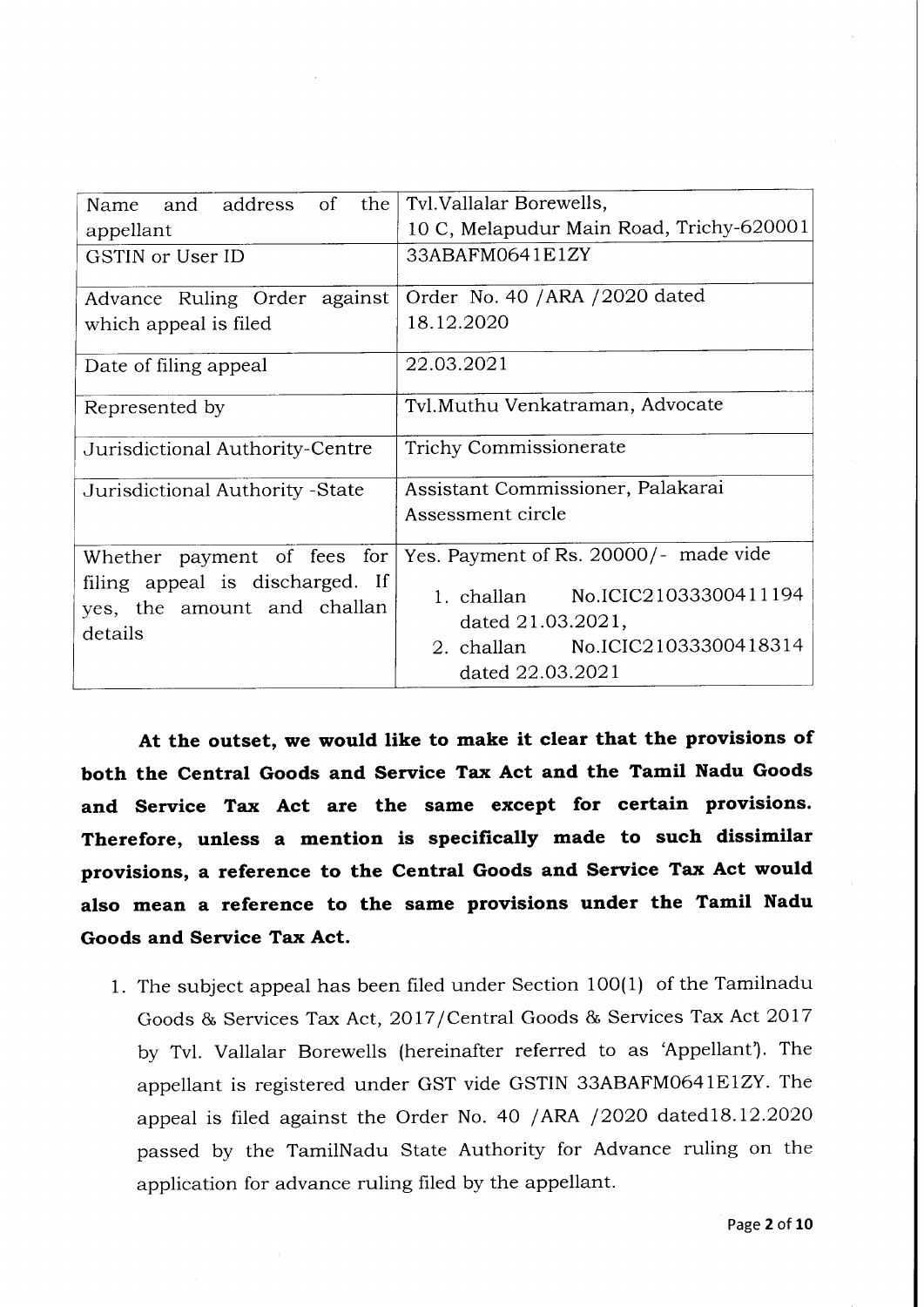2.The Appellant has stated that they are engaged in the activity of drilling borewell service to agriculturist. Water is a prime source for the agriculture of crops. Likewise, compressors which are let out by them to agriculturists enable the motor to function and discharge water as required for cultivation and allied agricultural uses. They also obtain a confirmation letter from the agriculturist that the borewell drilled in their land is used only for the agricultural purpose.

3.The Appellant has sought Advance Ruling on the following questions:

- (i) Whether the following supply of service provided by the appellant are in relation to agricultural operations directly in connection with raising of agricultural produce:
	- a.Drilling of Borewells for supply of water for agricultural operations like cultivation including seeding, planting and ploughing.
	- b.Letting out compressors for pumping of water from the boreweils to the agricultural fields.
- (ii) If the answer to the above question is affirmative, whether the said service are covered by the entry Sl.No.54 of Notification  $12/2017$  CT (Rate) dated 28.06.2017

4.The AAR pronounced the following rulings:

(i)Drilling of Borewells for supply of water in agricultural land is not 'Support Service for agriculture classifiable under 'SAC 9986' for the reasons stated in para 8.3

(ii)Letting out of compressors for pumping of water from the borewells to the agricultural field is not 'Support Service for agriculture classifiable under 'SAC 9986'for the reasons stated in para 8.4

(iii)The above two activities of the applicant are not 'support service for agriculture' classifiable under SAC 9986 and therefore the exemption at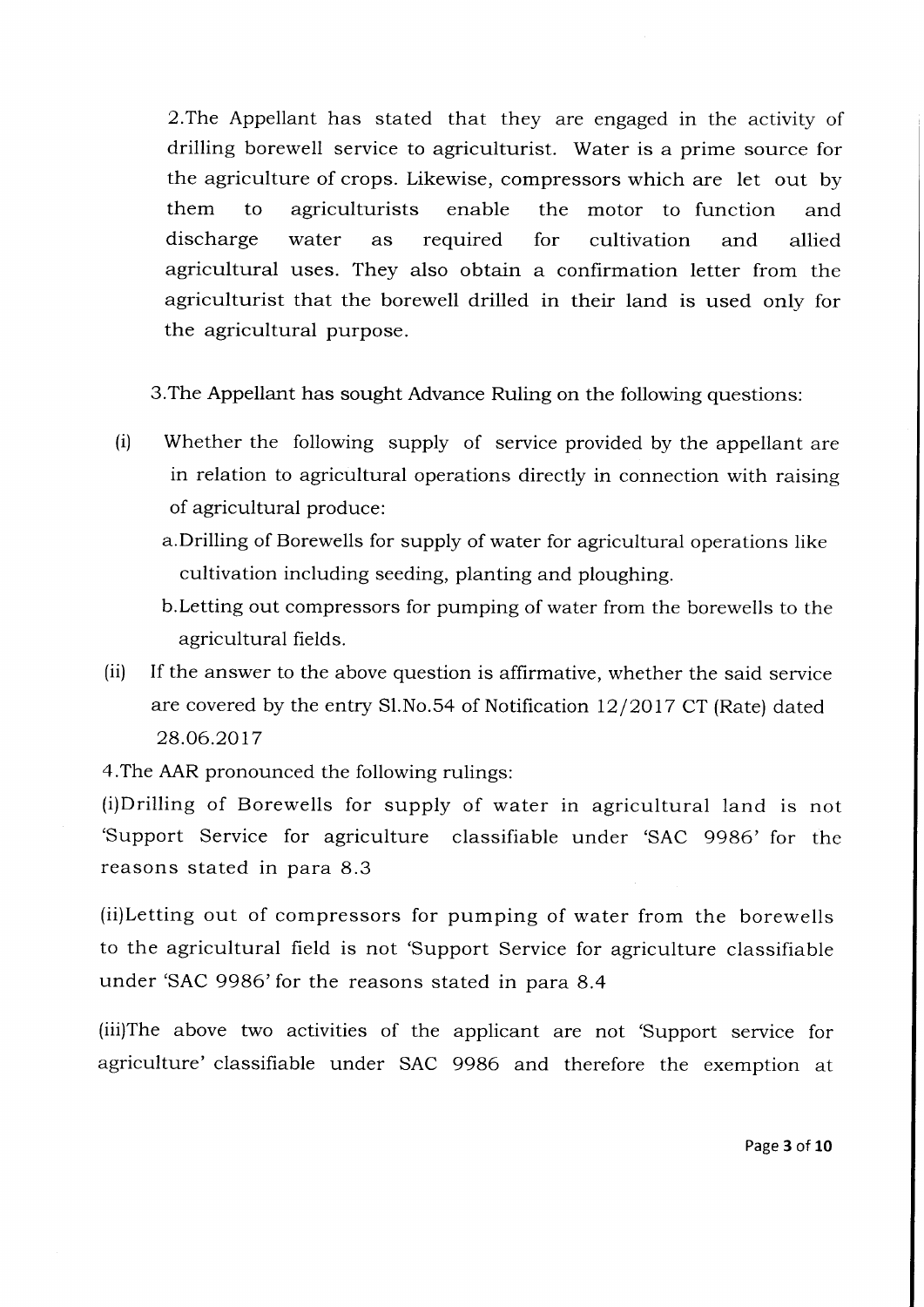Sl.No.S4 of Notification No.12/2O17-C.T (Rate) is not applicable to the above activities of the applicant.

5. Aggrieved by the above decision, the Appellant has filed the present appeal. The grounds of appeal are as follows:

1. On perusal of the impugned notification S1.No.54 refers to Services relating to cultivation of plants and rearing of all life forms of animals, except the rearing of horses, for food, fibre, fuel, raw material or other similar products or agricultural produce by way of- (a) agricultural operations directly related to the production of any agricultural produce including cultivation, harvesting, threshing, plant protection or testing. The list is not exhaustive but is inclusive in nature and similar activities as depicted in the impugned notification would also fall within the ambit of S1.No.54 of the said notification. The relevant portion of the said Notification is reproduced hereunder:

|            |                                            | <b>NIL</b> | <b>NIL</b> |
|------------|--------------------------------------------|------------|------------|
| 54 Heading | Services relating to cultivation of plants |            |            |
| 9986       | and rearing of all life forms of animals,  |            |            |
|            | except the rearing of horses, for food,    |            |            |
|            | fibre, fuel, raw material or other similar |            |            |
|            | products or agricultural produce by way    |            |            |
|            |                                            |            |            |
|            | $of -$                                     |            |            |
|            | (a) agricultural operations directly       |            |            |
|            | related to production of any               |            |            |
|            | agricultural produce including             |            |            |
|            | cultivation, harvesting, threshing,        |            |            |
|            | plant protection or testing;               |            |            |
|            |                                            |            |            |
|            | (b) supply of farm labour;                 |            |            |
|            | (c) processes carried out at an            |            |            |
|            | agricultural farm including tending,       |            |            |
|            | pruning, cutting, harvesting, drying,      |            |            |
|            | cleaning, trimming, sun drying,            |            |            |
|            | fumigating, curing, sorting, grading,      |            |            |
|            |                                            |            |            |
|            | cooling or bulk packaging and such         |            |            |
|            | like operations which do not alter the     |            |            |
|            | essential characteristics<br>οf            |            |            |
|            | agricultural produce but make it only      |            |            |
|            | marketable for the primary market;         |            |            |
|            | (d) renting or leasing of agro             |            |            |
|            | machinery or vacant land with or           |            |            |
|            |                                            |            |            |
|            | without a structure incidental to its      |            |            |
|            | use;                                       |            |            |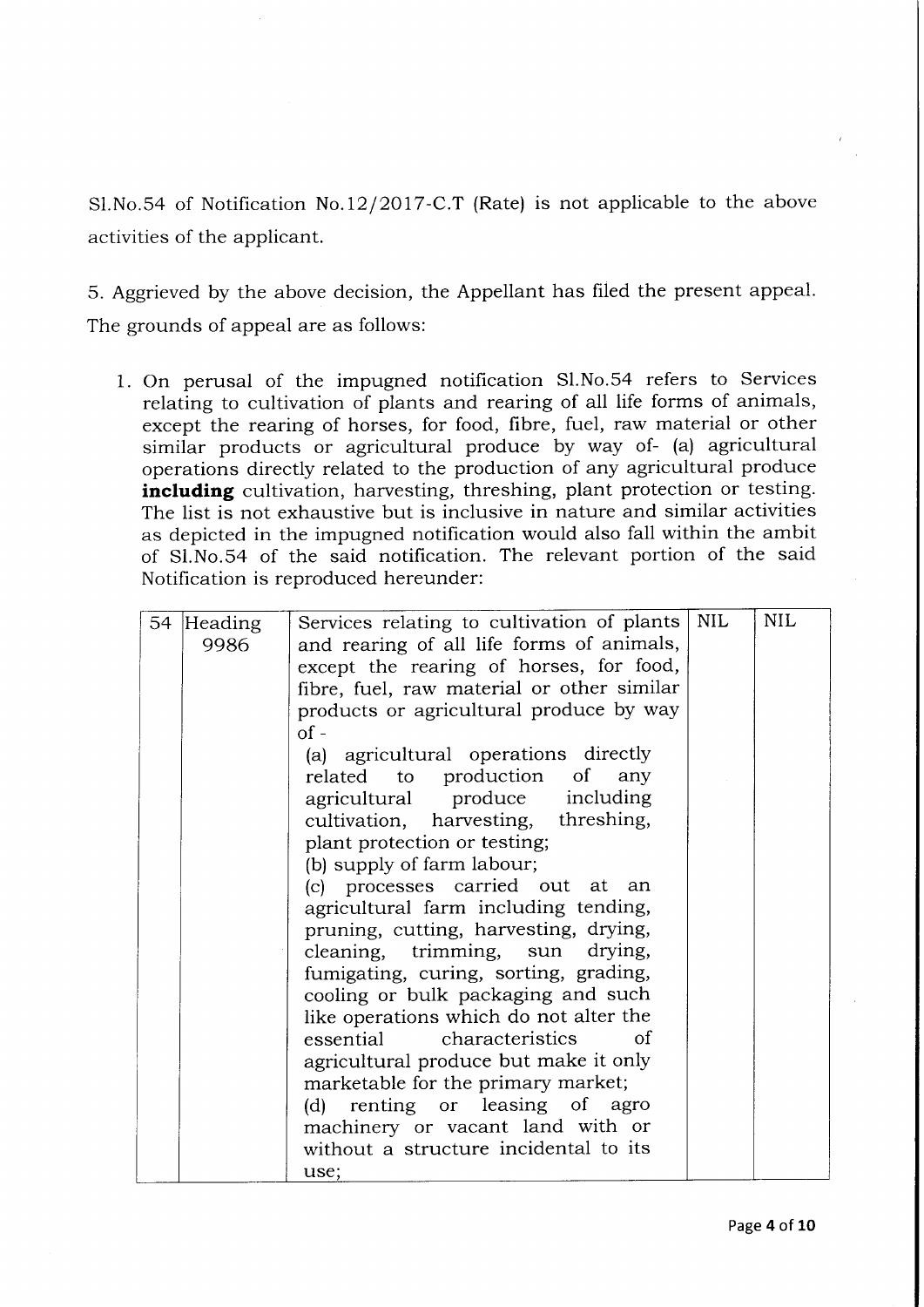| (e) loading, unloading, packing,     |
|--------------------------------------|
| storage or warehousing of            |
| agricultural produce;                |
| (f) agricultural extension services; |
| (g) services by any Agricultural     |
| Produce Marketing Committee or       |
| Board or services provided by a      |
| commission agent for sale or         |
| purchase of agricultural produce.    |

2. The Appellant submits that in the impugned order, it has been held that to be eligible for the exemption notification the Appellant activities should be classifiable under SAC 9986. The Explanatory Notes to the Scheme of Classification of Services is as follows:

### This service code includes

1. seruices to improue the propagation qualitg of the seed, including treatment of geneticallg modified seeds; remoual of non-seed materials, undersized, mechanically or insect-damaged and immature seeds; remoual of seed moisture to a safe leuel for seed storage; drying, cleaning, grading and treating of seeds to be marketed;

2. post-haruest crop seruices such as preparation of crops for primary markets, cotton ginning seruices;

3. Other support seruices to crop production like tilling of fields preparatorg to planting; planting, cultivation and fertilization of crops; spraying, including from the air;

4. pest control for agriculture; trimming of fruit trees and vines; transplanting and thinning of crops; haruesting;

5. prouision of agricultural machinery uith crew and operators; operation of irrigation systems for agricultural purposes;

6. other services necessary for agricultural production; Crop production seruices on inputs ouned bg others like operation of a crop production unit on a fee or contract basis

#### This service code does not include:

1. formation and clearance of agricultural land  $\therefore$  995432

2. services provided by agronomists and agricultural economists : 998311

3. other pest control seruices :- 998531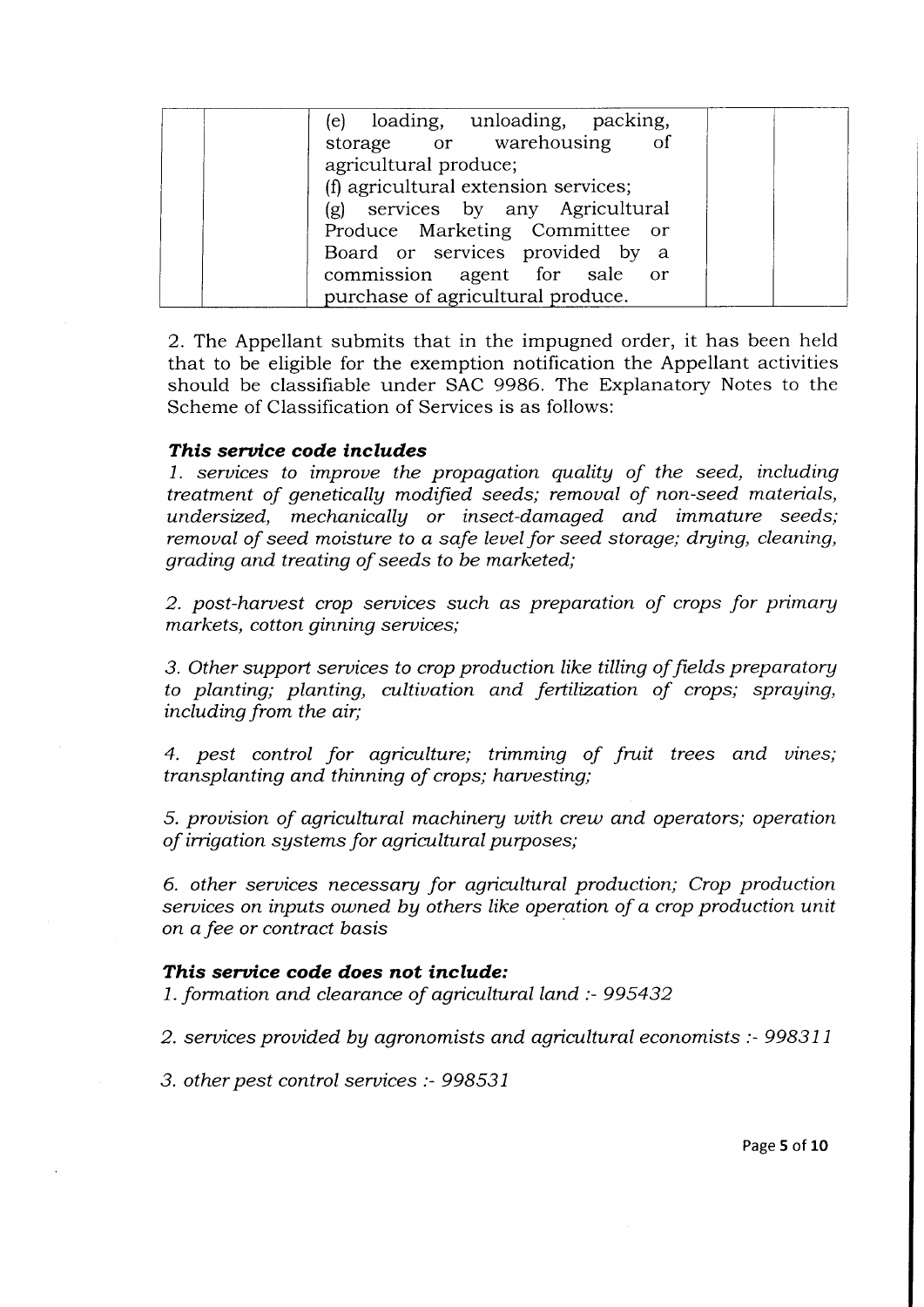4. water distribution services through mains (on a fee or contract basis) :-998633

3. The Hon"ble Supreme Court in the case of CCEx, Jaipur v. Mewar Bartan Nirman Udyog, 2OO8 (23I) ELT 27 (SC) has held that exemption notifications are to be interpreted strictly. In the present case since the exemption is given vide a notification in reference to the SAC, there can be no interpretation of Entry 54 in reference to the Explanatory Notes/Chapter Notes etc. Therefore reliance on the SAC for denial of the exemption is untenable.

4. In the case of CCEx v. Rajasthan State Chemical Works I99I (55) ELT 444 (SC) the Hon"ble Supreme Court of India has held that "in or in relation" has a wide connotation and cannot be given a narrow interpretation.

5. The impugned Ruling is contrary to law in as much as there is a clear exemption for all activities relating to agriculture and the notification is an expression of the Government's intention to exempt such activities and similar activities.

#### DRILLING BOREWELLS

6. The definition of Support Services under SAC 9986 is inclusive in nature and cannot be given a narrow interpretation.

7. This entry also covers services for agricultural production, crop production services on inputs owned by others like operation of a crop production unit on a fee or contract basis.

8. Drilling of borewells ensures un-interrupted supply of water for cultivation of agricultural produce.

9. Furthermore it is settled law that where the assessee is entitled to benefits under two notifications or two heads the assessee can claim more benefit and it is the *duty* of the authorities to grant such benefits if the applicant is otherwise entitled to such benefit. In this regard the Appellant places reliance on the case of H.C.L. Limited vs. Collector of Customs, New Delhi reported in 2OO1 (130) ELT 4O5 (S.C.) and the case of Share Medical Care vs. Union of India reported in 2007 (209) ELT 321  $(S.C.).$ 

10. Although here is a specific entry, classification ought to be done based on the actual usage. For instance, HDPE pipes are considered as part of Irrigation Equipment when used as a component of such an integrated equipment.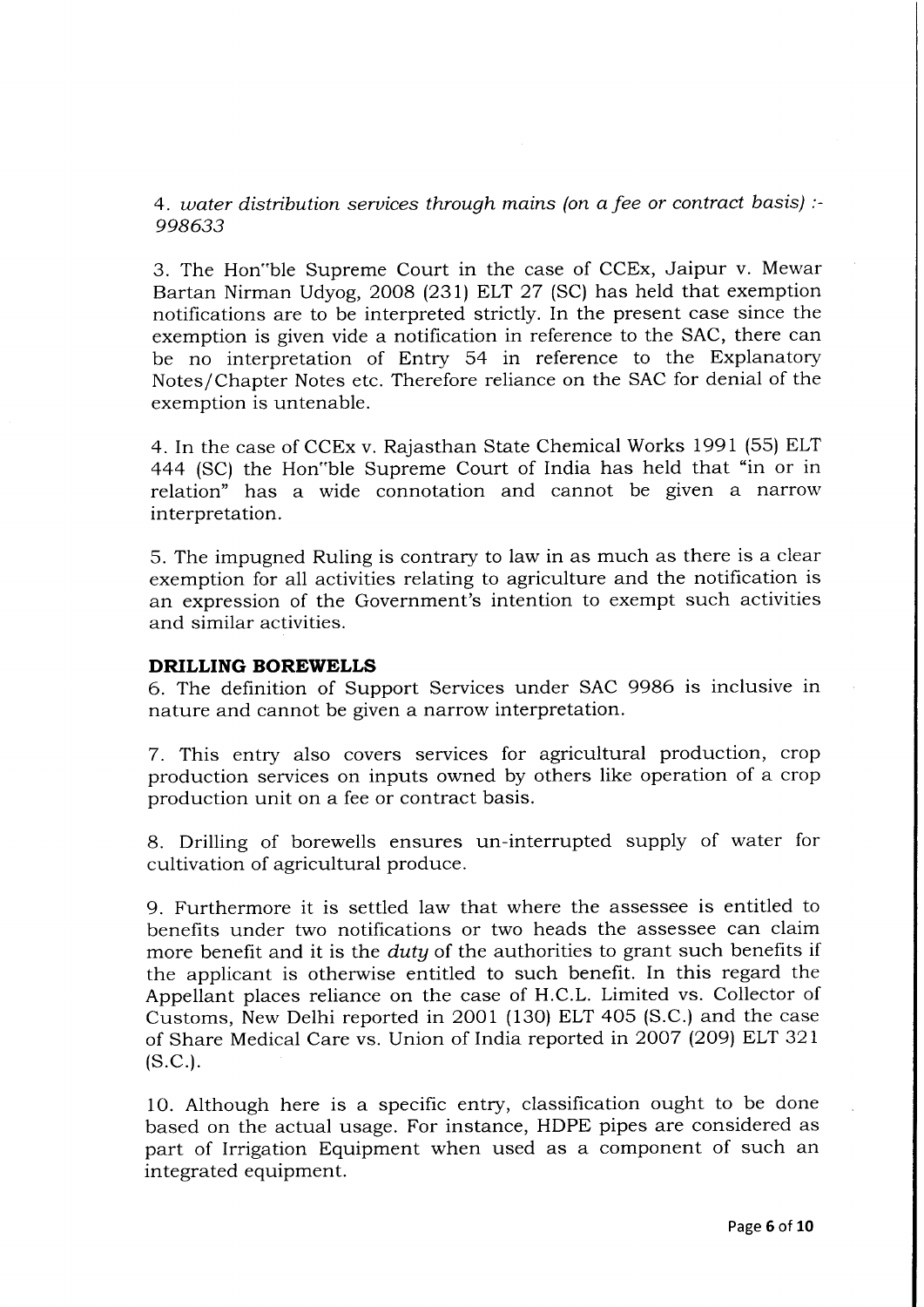#### COMPRESSOR

<sup>1</sup>1. The compressor is an essential ingredient for pumping out the water and the same in relation to cultivation of agriculture therefore giving a narrow interpretation would vitiate the intention of the legislature and the Government of India.

12. The SAC also Support Services to crop production is an inclusive definition and covers all support services other than those specifically excluded:

- Formation and clearance of agricultural land,
- Services provided by agronomists and agricultural economists,
- Other pest control services,
- Water distribution services through mains.

13. As the compressors are used in pumping water is used for flushing water from borewells the same is squarely covered in the inclusion clause explained above.

14. The Appellant further submits that the Hon"ble Finance Minister vide TRU letter No: F.NO354/35/2014-TRU dated 04/03/2014 has clarified that drilling of borewell for supply of water for production of any agricultural produce is excluded from service tax since it is covered by the scope of negative list entry in section 66D(d) (1) of the Finance Act. This although not having binding force, it goes to show the intent of the legislature. Section 66D(d)(1) is reproduced hereunder:

#### Services relating to agriculture or agricultural produce by way of:-

(i) agricultural operations directly related to production of any agricultural produce including cultivation, harvesting, threshing, plant protection or seed-testing;

(ii) supply of farm labour;

(iii) processes carried out at an agricultural farm including tending, pruning, cutting, harvesting, drying, cleaning, trimming, sun drying, fumigating, curing, sorting, grading, cooling or bulk packaging and such like operations which do not alter the essential characteristics of agricultural produce but make it only marketable for the primary market;

(Note Process includes process as Such as shelling of paddy or cleaning of wheat)

(iv) renting or leasing of agro machinery or vacant land with or without a structure incidental to its use:

(v) loading, unloading, packing, storage or warehousing of agricultural produce;

(vi) agricultural extension services;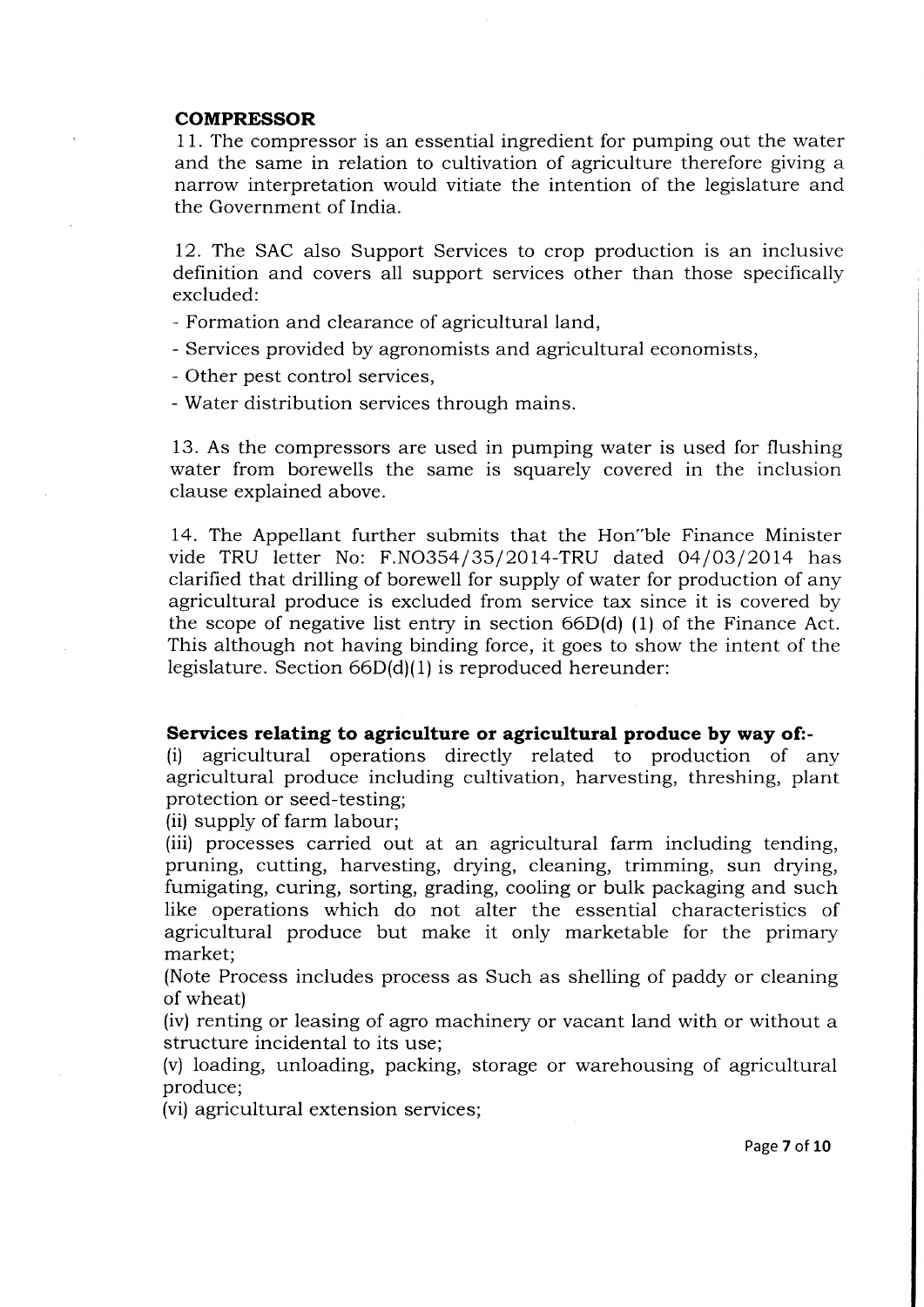(*vii*) services by any Agricultural Produce Marketing Committee or Board or services provided by a commission agent for sale or purchase of agricultural produce;

15. Furthermore with the onset of GST vide Notification  $No.12/2017$ dated 28.06.2017 the impugned services carried out by the Appellant have also been exempted. The Appellant submits that the exemption under the erstwhile taxation regime as well as under GST the said services are exempted and there is a clear indication of legislative intent in this regard.

6. The Appellant was granted personal hearing through Virtual Personal Hearing as required under law before this Appellate Authority on  $22<sup>nd</sup>$  June 2O21. The Authorized representatives of the Appellant Tvl. Muthu Venkatraman, Advocate of the appellant company appeared for hearing. They reiterated the written submissions and claimed that when there is a general and specific entry, without exclusion it is their right to choose the beneficial exemption.

### DISCUSSION

7.L The delay in filing the appeal is condoned. We have carefully considered the various submissions made by the Appellant and the applicable statutory provisions and the case laws etc.

7.2 Essentially, the moot point is whether the bore well drilling activity undertaken by the appellant on agricultural lands is qualified for the entry no. 54 of notfn. No. I2/2O17-CGST(R). It is noted that the appellant while undertaking the borewell drilling activity for industries etc., (other than on agricultural lands), it is classified under SAC 995434 Ieviable to appropriate rate of GST. However, while undertaking the same activity on agricultural lands, the appellant seeks whether the same would fall under SAC 9986 so as to be eligible to fall within the ambit of sl.no.54 of notfn. No.  $12/2017$  and further buttresses his arguments with case laws and evidences to show that the activity is indeed done in agricultural lands and the practice in service tax era. etc.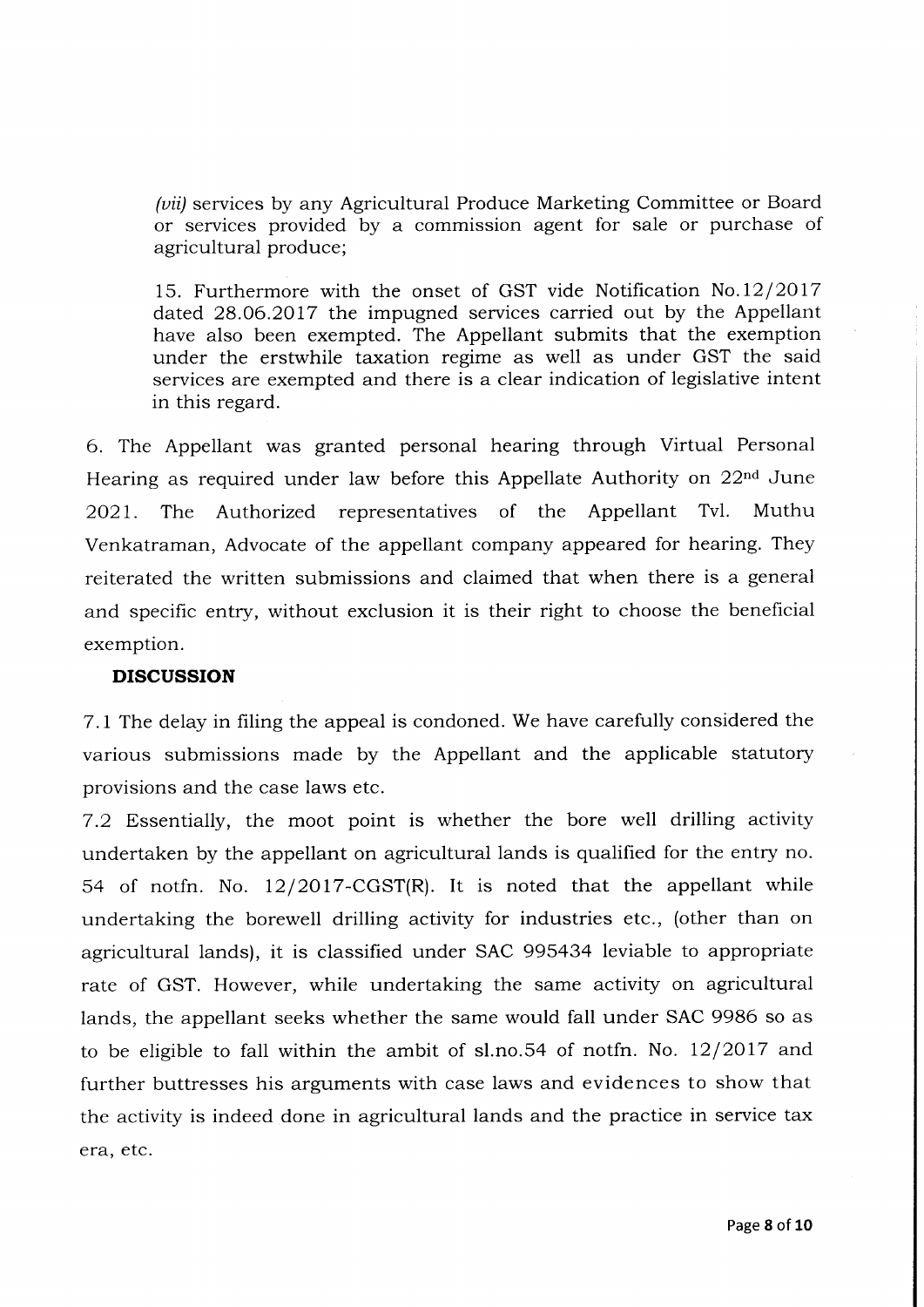7.3 Without going into the merits of the main argument of the appellant regarding the activity undertaken is by way of agricultural operations relating to production of any agricultural produce, etc., *prima facie*, in the scheme of things of GST, no two classifications can be adopted for a single activity based on end use or where it is rendered, etc. The appellant himself has already classified his supply of services of borewell drilling under 9954 for the purpose of paying the tax; it defies logic as well as law that the same activity if done on agricultural land will be classifiabie under a different heading 9986.

7.4 Further since the same equipment is used for the drilling activities, whether on agricultural lands or for industries, etc., it would not be possible for the tax administration to identify whether the driller is exclusively undertaking agricultural drilling only thereby leading to evasion of tax only.

7.5 The letter of the then FM quoted and relied by the appellant was also discussed by the Fitment Committee and finds mention during the 28th GST council meeting vide Annexure IV to agenda item 7. After deliberations, the council approved the proposal of Fitment Committee of not acceding to the demand of exemption for drilling of bore wells for agriculture from GST but required to study further. In the same table in Annexure IV pertaining to issues relating to services, against sl.no.3 (page no.258 of Vol,l), the Fitment Committee while stating that the same issue was already raised in the service tax regime quoting the FM letter, further reasoned as "The services covered by the scope of Section 66D (d)(i) of the Finance Act, 1994 and sl.no.25 (a) of the mega exemption notification 25/2012-ST are exempted in GST vide Sl.No. 54, and 3 of notification  $12/2017$ -CT(Rate). Thus, the status quo has been maintained in GST vis-d-vis Service Tax regime". It is clear from the above that as such no exemption was intended by the Government for borewell drilling for agricultural purposes and continues to be under its examination.

7.6 We do not find any infirmity in the reasoning of the Advance Ruling Authority with regard to the impugned ruling, in the light of our additional